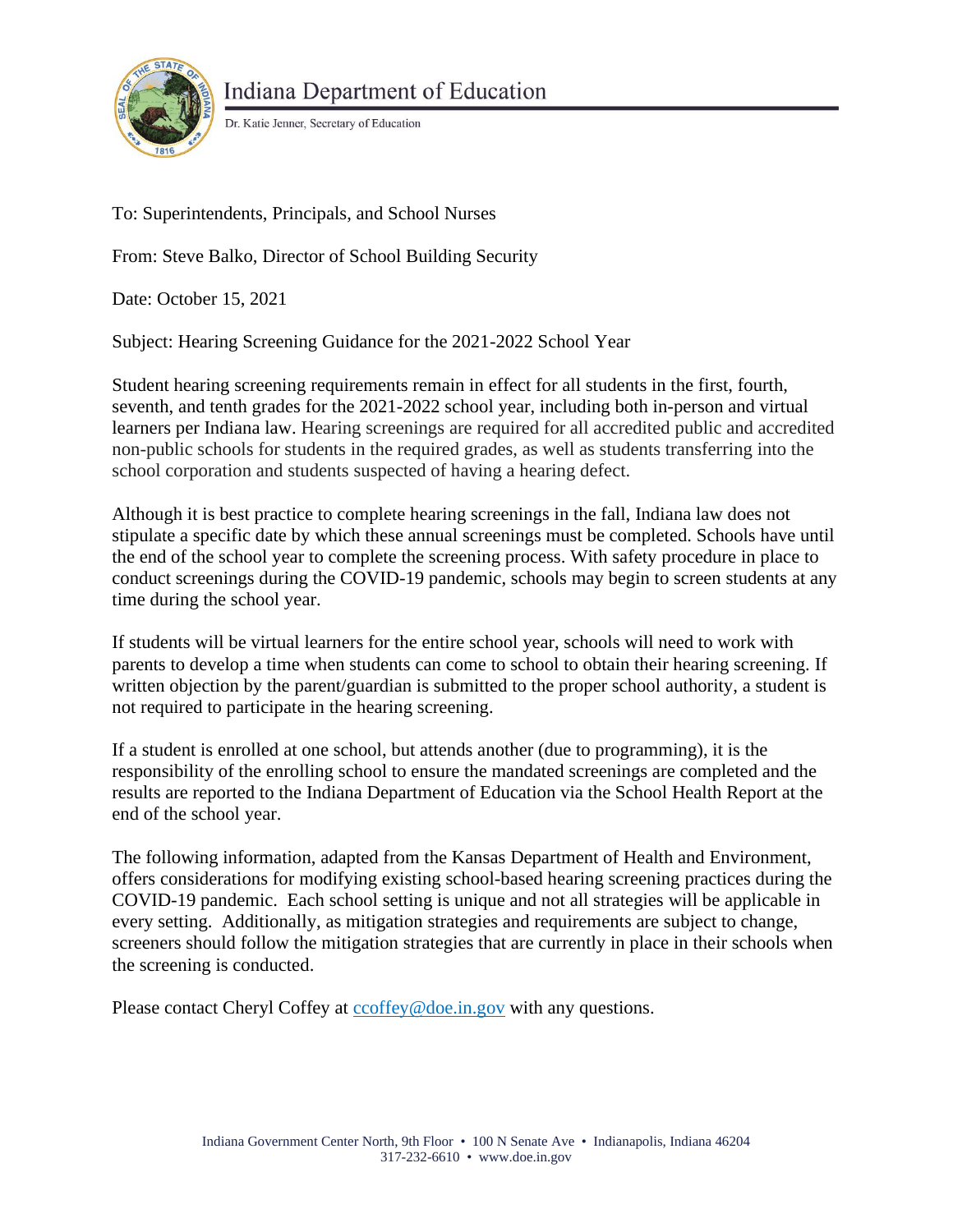

Dr. Katie Jenner, Secretary of Education

# **Guidance for School-based Hearing Screening During the COVID-19 Pandemic**

### **Planning**

- Consider moving screening location to a large, open space such as a library. Such a space would allow for minimum ambient noise while maintaining an open environment for air circulation. If such a space is not available, leave doors or windows open to increase air circulation.
- If it is necessary for students to wait in line to be screened, ensure they are spaced 6-feet apart. Mark floors to provide a visual guide for maintaining 6-foot distancing while waiting in line.
- Determine if the location enables separate entrance and exit doors. If possible, label doors clearly to ensure one-way foot traffic.
- Identify the records that need to be maintained in the event contact tracing is required and request or create a template for managing documentation.
- Because hearing screenings require specialized training, it may not be possible to train additional staff to perform screenings. Explore possible community partners to assist with hearing screenings.

## **Hand Hygiene**

- Children must wash hands for at least 20 seconds with soap and water before and after screening.
- Technicians must wash hands for at least 20 seconds with soap and water before screening, after any child contact, and at regular intervals throughout the day. Gloves may be worn during exams but use of gloves does not negate the need for hand hygiene before and after testing.
- If soap and water are unavailable, hand sanitizer that contains at least 60% alcohol can be used.

# **Face Coverings**

- Technicians and children should wear cloth face masks during screening. Technicians should not conduct hearing screenings if they cannot wear a mask.
- Perform hand hygiene before putting on and after removing face masks.
- To put children at ease, technician's may consider wearing a badge or sign with a smiling photo of their face.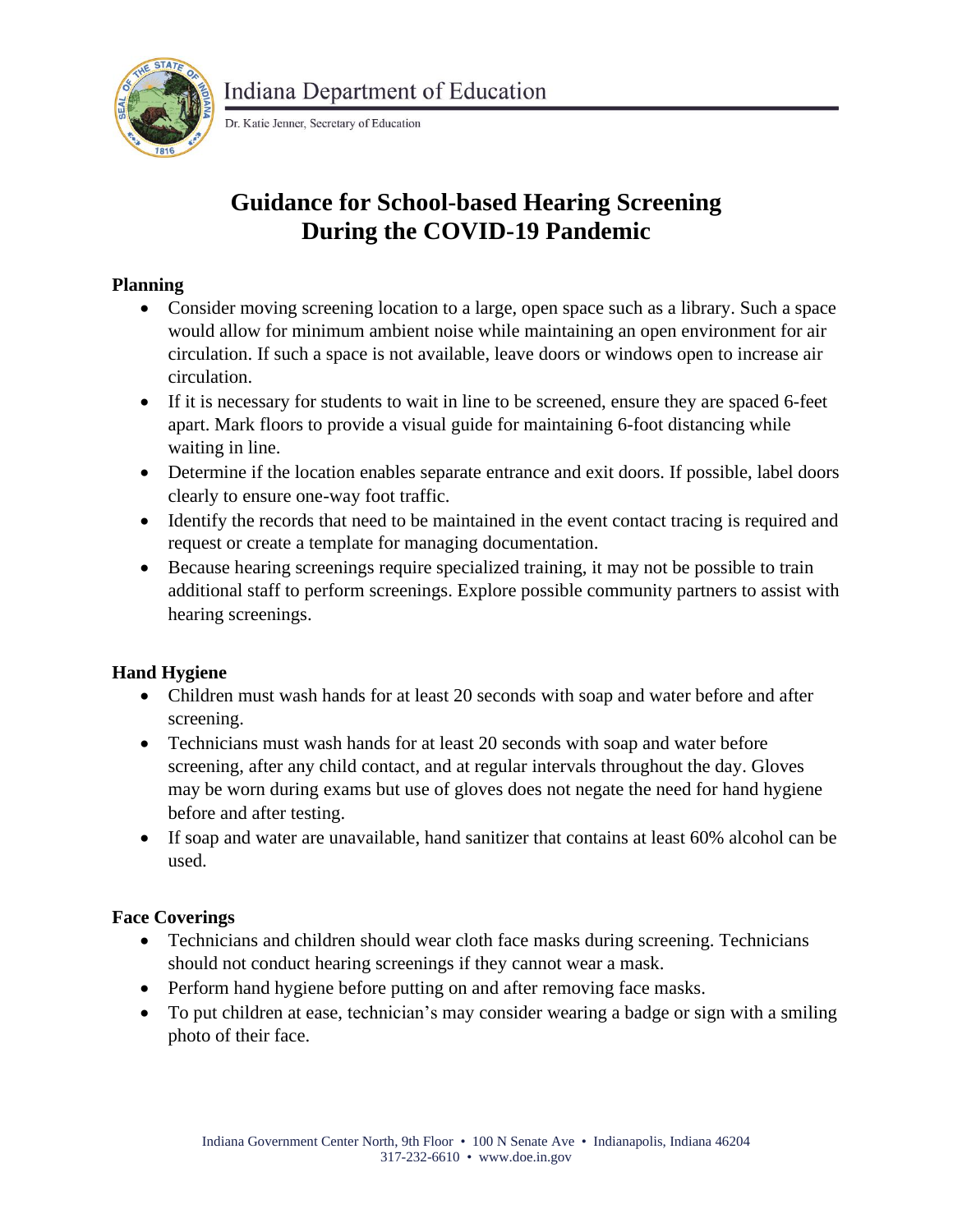

Dr. Katie Jenner, Secretary of Education

### **Cleaning the Screening Location**

- Ensure the physical location is cleaned and sanitized using [EPA-registered](https://www.epa.gov/pesticide-registration/list-n-disinfectants-use-against-sars-cov-2-covid-19) [disinfectants](https://www.epa.gov/pesticide-registration/list-n-disinfectants-use-against-sars-cov-2-covid-19) prior to use.
- Clean surfaces using [EPA-registered](https://www.epa.gov/pesticide-registration/list-n-disinfectants-use-against-sars-cov-2-covid-19) disinfectants.
- Develop a schedule for increased routine cleaning and disinfection, with special attention paid to high-touch areas such as doorknobs and tabletops.
- Sanitize chairs used during hearing screening between each use. Wash hands after sanitizing objects. Alternatively, students may stand for the screening.
- Cleaning products should be secured and out of reach of children.
- If pods or cohorts of students are used, clean and disinfect the screening area before children from another pod or cohort arrive.
- When possible, have no-touch trash cans available.
- Do not allow food, beverages, or personal items (bags, stuffed animals, books) in the screening room.

#### **Screening Instruments**

- Otoscope should be cleaned and disinfected after each use.
- Otoscope specula should be disposed of after each use, as with normal practice.
- Consider ordering disposable covers for headsets and earphones. If disposable covers are not available, headsets and earphones, including bands, should be cleaned and disinfected after each test. Headsets and earphones should be disinfected using an alcohol-free antiseptic solution. A quaternary ammonia compound or a hydrogen peroxide-based cleaner is recommended. Refer to [this](https://www.oaktreeproducts.com/covid-19-qualified-disinfectants) list of qualified disinfectants for specific products and their EPA registration numbers. More information can also be found on the list o[f](https://www.epa.gov/pesticide-registration/list-n-disinfectants-use-against-sars-cov-2-covid-19) [EPA-registered](https://www.epa.gov/pesticide-registration/list-n-disinfectants-use-against-sars-cov-2-covid-19) [disinfectants](https://www.epa.gov/pesticide-registration/list-n-disinfectants-use-against-sars-cov-2-covid-19).
- For play audiometry, have a large amount of equipment available. Equipment must be cleaned and disinfected after each use, so having a large amount available would reduce the need to clean as often.
- Tympanometer probe tips must be cleaned and disinfected after each use. Refer to [this](https://www.oaktreeproducts.com/covid-19-qualified-disinfectants) list of qualified disinfectants for specific products and their EPA registration numbers. They can also be cleaned of visible soil by washing in a solution of warm water and a mild detergent/soap. To disinfect ear tips, soak tips in a 10% bleach solution not to exceed one hour. Be sure tips are dry before placing them on probe. More information can also be found on the list of [EPA-registered](https://www.epa.gov/pesticide-registration/list-n-disinfectants-use-against-sars-cov-2-covid-19) [disinfectants](https://www.epa.gov/pesticide-registration/list-n-disinfectants-use-against-sars-cov-2-covid-19).